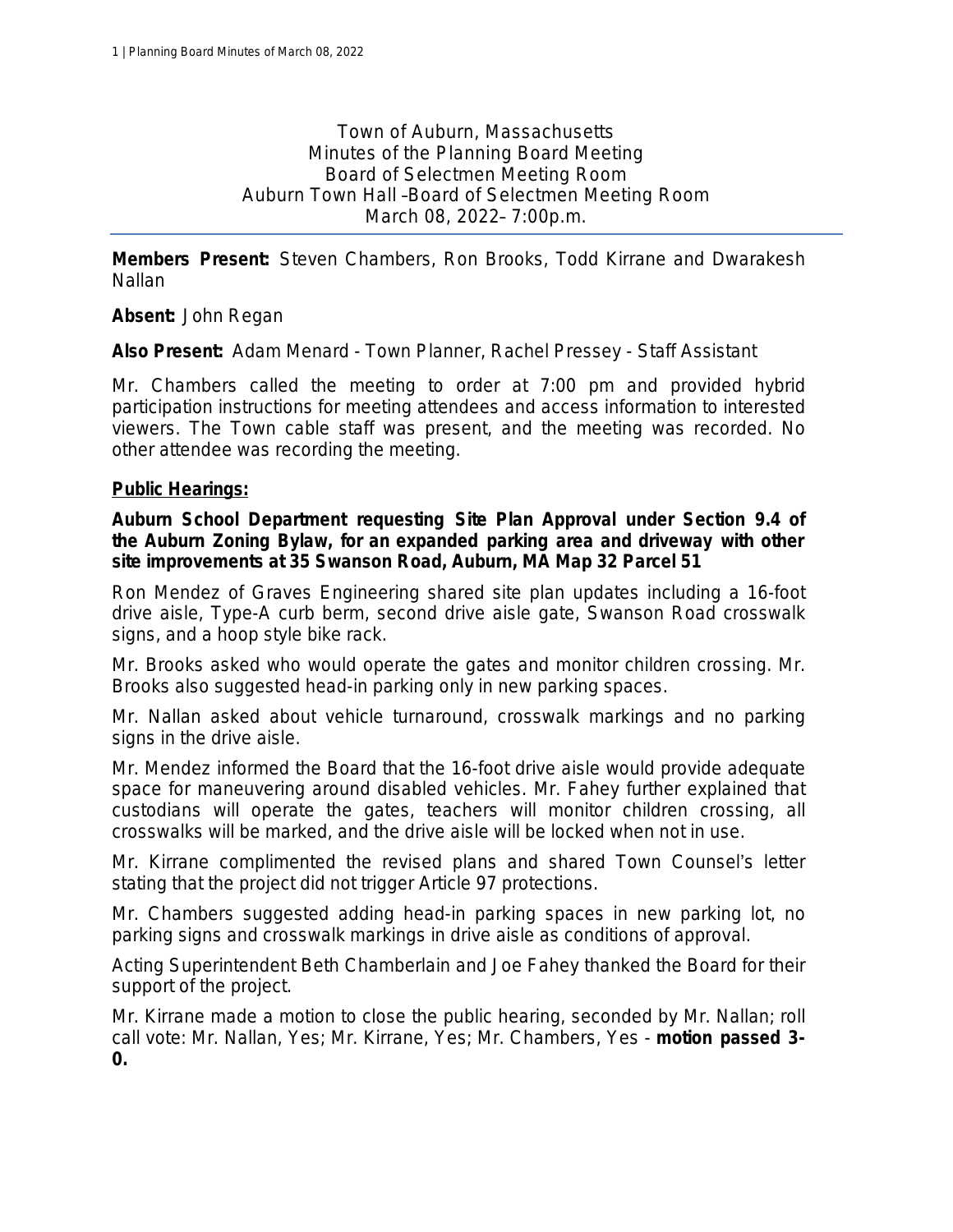Mr. Nallan made a motion to approve the Site Plan, with head-in parking space signage, no parking in drive aisle signage and crosswalk marking conditions, seconded by Mr. Kirrane; *roll call vote: Mr. Nallan, Yes; Mr. Kirrane, Yes; Mr. Chambers, Yes* - *motion passed 3-0.*

#### **Fazza Management Inc. requesting Site Plan Approval under Section 3.2.2.2 of the Auburn Zoning Bylaw for 12 town houses at 262 Central Street. Auburn MA 01501, Map 56 Parcel 82.**

Mr. Menard shared the applicants request to withdraw the site plan application without prejudice.

Mr. Kirrane made a motion to close the public hearing, seconded by Mr. Nallan; *roll call vote: Mr. Nallan, Yes; Mr. Kirrane, Yes; Mr. Chambers, Yes* - *motion passed 3- 0.*

Mr. Kirrane made a motion to approve the withdrawal without prejudice, seconded by Mr. Nallan; *roll call vote: Mr. Nallan, Yes; Mr. Kirrane, Yes; Mr. Chambers, Yes motion passed 3-0.*

## **Decision:**

# **Rockette Nutrition** – **850 Southbridge Street**

Mr. Menard provided the 850 Southbridge Street decision for the Board to sign.

## **Minutes:**

## **02-22-2022**

Mr. Kirrane made the motion to approve the February 22, 2022 Planning Board meeting minutes, seconded by Mr. Nallan; *roll call vote: Mr. Nallan, Yes; Mr. Kirrane, Yes; Mr. Chambers, Yes - motion passed 3 -0.*

## **Town Planner Update:**

Mr. Menard reminded the Board of the upcoming hybrid Boards, Committees, and Commission training scheduled for March 21, 2022 at 6:00pm.

## **Adjournment:**

Mr. Brooks made the motion to adjourn at 7:25pm, seconded by Mr. Kirrane; *roll call vote: Mr. Brooks, Yes; Mr. Nallan, Yes; Mr. Kirrane, Yes; Mr. Chambers, Yes motion passed 4 -0.*

Next meeting will be April 12, 2022 at 7:00 PM.

Respectfully Submitted,

Rachel Pressey, Staff Assistant to the Town Manager

To access video playback of the Planning Board meetings, please visit www.auburnguide.com and click the "Playback of Government Meetings" link on the homepage.

## **Planning Board Packet Documents**